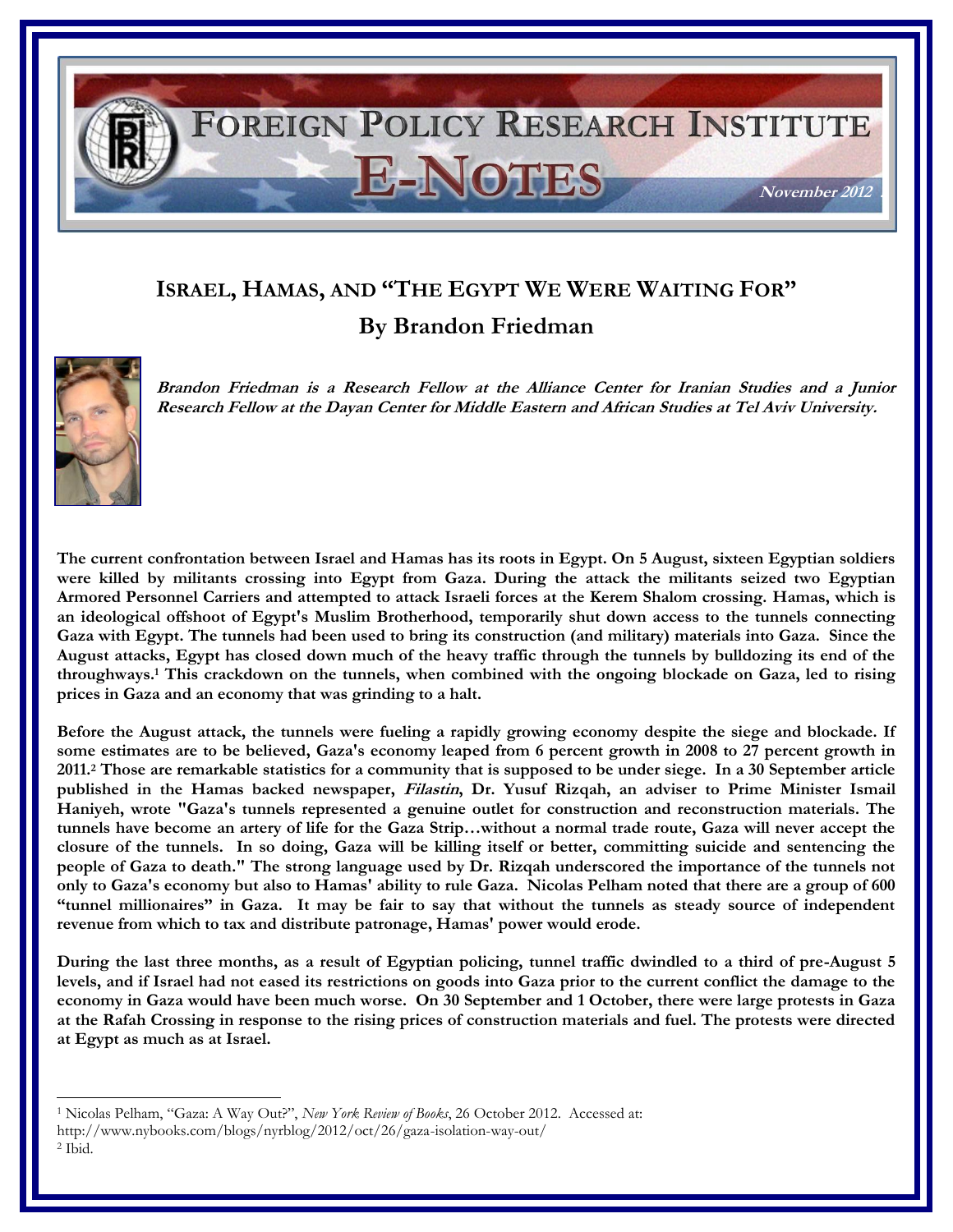**And therein was the paradox for Hamas: Hamas was born out of the Egyptian Muslim Brotherhood. It shares the Muslim Brotherhood's ideology and worldview, and it views its political and economic future as closely aligned with the fortunes of Morsi's Egypt. Hamas' ambition had been to replace the tunnels into Egypt with a legitimate free-trade zone along the border. Not only was there no progress on this front, but Egypt was locking down the Gazan tunnels, damaging Hamas politically, and Gaza economically.**

**In a delicately written article written by Hamas Prime Minister Ismail Haniyeh's advisor, Dr. Yusuf Rizqah, and published in Filastin on 2 October, he outlined the heart of the problem: "Gaza is complaining to Muhammad Morsi about its burdens and pains, but it is not complaining about him [emphasis added]. The difference between the two is as significant as the difference between love and hatred." Rizqah's comments reflect the political tightrope Hamas was trying to walk with respect to Morsi and Egypt. On one hand, Gaza was being squeezed by Egypt in the wake of the August attack at Kerem Shalom, but on the other hand Hamas was reluctant to place the blame on Morsi and Egypt.** 

**Hamas was in a bind. Its authority in Gaza was being increasingly challenged by Gaza-based Salafi-Jihadist groups affiliated with al-Qa'ida (groups such as Ansar Jerusalem, Tawfid and Jihad in Jerusalem, and Ansar al Sunnah, and their umbrella organization, Mujahideen Shura Council)<sup>3</sup> , who had been attacking both Israel and Egypt regularly in 2011 and 2012. In the wake of the August 2012 attack at Kerem Shalom crossing, Hamas was pressured by Egyptian officials to crack down on these Salafi-Jihadists. And that is when Hamas began playing its double-game. It attempted to satisfy Egypt, as well as placate its Salafi-Jihadist rivals in Gaza by publicly announcing the arrest and detention of suspects involved in the Sinai attacks, but later quietly releasing those same suspects.**

**Israeli forces, which for some time had been coming under increasing attack from Gaza were not interested in the subtleties of Hamas's double-game. On the night of 12 October, an Israeli drone killed Abu Walid al-Maqdisi, the 43 year-old leader of Gaza-based Tawhid and Jihad in Jerusalem – one of the groups that was suspected in the 5 August attack on Egypt and Israel at the Kerem Shalom Crossing. Maqdisi had been released by Hamas just two days before the August attack. In response to his mid-October death, Maqdisi's group vowed to convert Gaza into an Islamic state, fire rockets at Israel, and launch attacks inside Sinai, which put the Egyptian military on alert.<sup>4</sup>**

**The current confrontation between Israel and Gaza is, in part, a product of Hamas' poorly managed double-game, which backfired. Hamas was attempting to satisfy its would-be Egyptian patrons that it was cracking down on Gaza's Salafi-Jihadis, in the hope of broadening its legitimate trade relations with Morsi's government, but, at the same time, it was permitting the same Salafi-Jihadis to have a free hand to act against Israel.**

**The Salafi-Jihadists stepped up their attacks against Israel during the last two weeks of October, which were not limited to just an increasing volume of rockets against civilian population centers. They also conducted increasingly bold ground operations against Israeli forces at the border fence between Israel and Gaza. These operations were designed to ambush and capture Israeli soldiers, in the same fashion that Hamas had captured Gilad Shalit in 2006. Israel was determined to push militants back from the border fence on the Gaza side, which Hamas, for its part, resisted as a violation of its sovereign authority.**

**This spiral of escalation between Israel and Gaza-based militants culminated in an anti-tank missile attack on an IDF jeep on 10 November that injured four Israeli soldiers, two critically. There was also a noticeable escalation in the volume of rocket fire into southern Israel. The escalation from represented a miscalculation about Israel's will to respond as well as perhaps Hamas' inability to exercise full control over the Salafi-Jihadi groups operating within its territory. Whatever the case may be, Israel couldn't ignore the escalation, and was forced to take action in order to deter further attacks and reassure its citizens that it was capable of protecting them.**

**In the meantime, Hamas' double game of arresting and releasing Salafi-Jihadists appears to have empowered its rivals at its own expense, led to an unwanted and perhaps unexpected military confrontation with Israel, which has** 

l

<sup>3</sup> David Barnett, "Mujahideen Shura Council is consolidation of Salafi-Jihadist groups in Gaza: sources," The Long War Journal, 14 October 2012. Accessed at: http://www.longwarjournal.org/archives/2012/10/mujahideen\_shura\_cou.php

<sup>4</sup> Nicolas Pelham, "Gaza: A Way Out?", *New York Review of Books*, 26 October 2012. Accessed at:

http://www.nybooks.com/blogs/nyrblog/2012/oct/26/gaza-isolation-way-out/